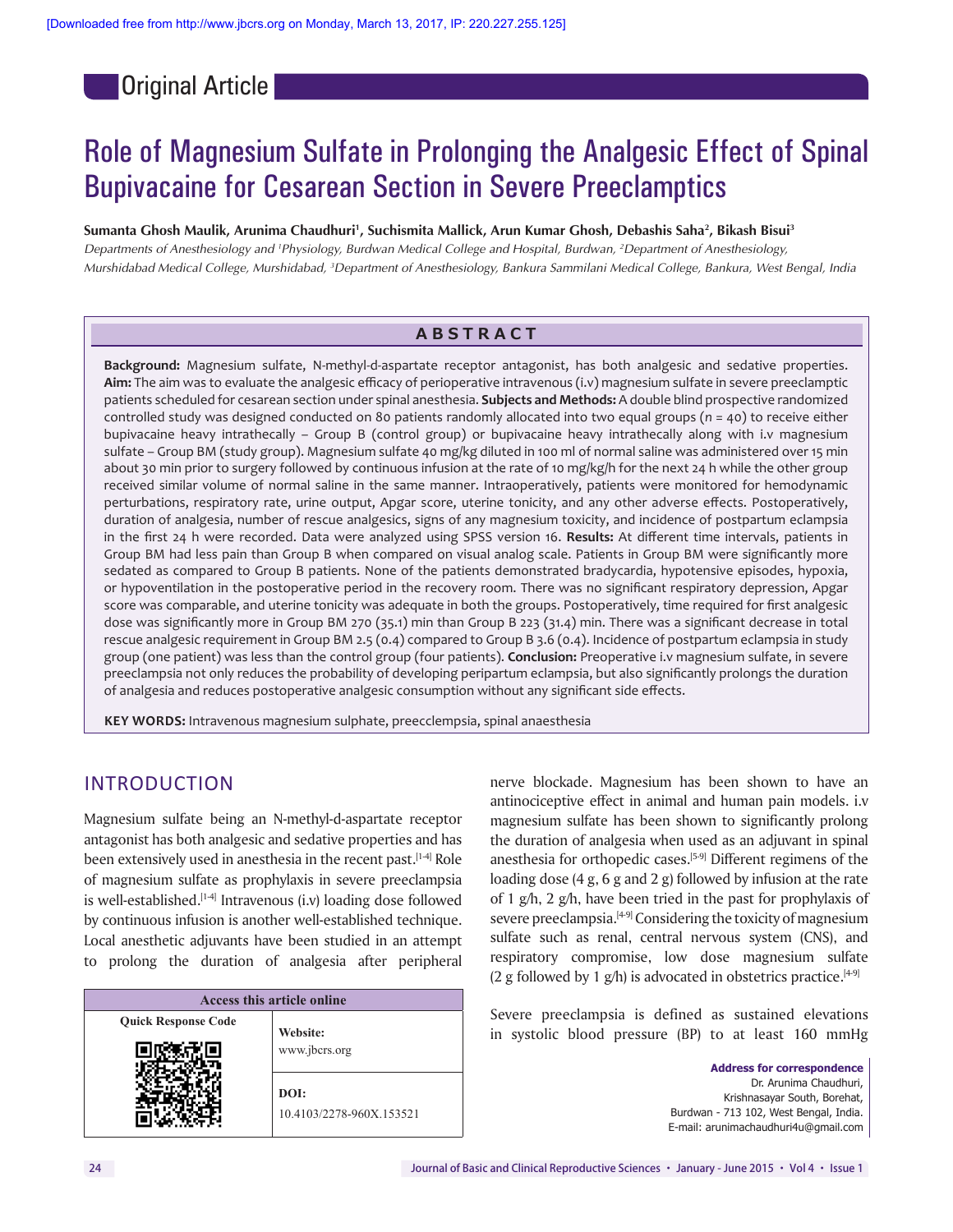and/or in diastolic BP to at least 110 mmHg for at least 6 h in association with abnormal proteinuria or if there is hypertension in association with severe proteinuria (at least 5  $g/24$  h period).<sup>[2]</sup> Preeclampsia is also considered severe in the presence of multi-organ involvement such as pulmonary edema, oliguria (<500 ml/24 h period), thrombocytopenia (platelet count  $\langle 100,000 \rangle$ mm<sup>3</sup>), abnormal liver enzymes in association with persistent epigastric or right upper quadrant pain, or persistent severe CNS symptoms (altered mental status, headaches, blurred vision, or blindness) even if all criteria of definitions are not fulfilled. $[2,10,11]$  Eclampsia is the occurrence of seizures in a preeclamptic that cannot be attributed to other causes. The seizures are grand mal type and may appear before, during, or after labor. $[2,10,11]$ 

Intravenously administered magnesium sulfate is effective in reducing the incidence of eclampsia in women with severe preeclampsia.<sup>[2-7]</sup> Magnesium sulfate should be considered for women with preeclampsia for whom there is concern about the risk of eclampsia, such as hyperreflexia, frontal headache, blurred vision, and epigastric tenderness.[2‑7] Duration of treatment should not normally exceed 24 h, and if the i.v route is used for maintenance therapy, the dose should not exceed 1  $g/h$ .<sup>[1-6]</sup> Clinical monitoring of respiration, tendon reflexes, and urine output are enough for monitoring of magnesium toxicity. Progression from mild to severe disease and development of serious maternal complications during antepartum, intrapartum, and postpartum cannot be predicted without close maternal surveillance.[2‑9]

Considering the safety profile of this regimen particularly in low resource set ups, our study was planned to observe the effect of this low dose regimen on prolongation of spinal anesthesia and improvement in the analgesic quality for cesarean section in these patients.

# SUBJECTS AND METHODS

This prospective cross‑sectional double blinded randomized controlled trial was conducted in a time period of 1‑year in a tertiary care hospital in West Bengal after taking Institutional Ethical Clearance and informed consent of patients.

#### **Inclusion criteria**

Eighty severe preeclamptic mothers scheduled for caesarean section under spinal anesthesia were chosen for the study. Randomization and sample population were derived using computer-generated Microsoft Excel program. Windows Vista, Microsoft Office 2007, Group B and BM. Group BM  $(n = 40)$  received magnesium sulfate 40 mg/kg diluted in 100 ml of normal saline administered over 15 min about 30 min prior to surgery followed by

continuous infusion at the rate of 10 mg/kg/h for the next 24 h, while the other group, Group B  $(n = 40)$  received similar volume of normal saline in the same manner. All patients received loading dose of magnesium sulfate 4 g i.v slowly, 5 g i.m in each buttock and labetalol injection i.v 20 mg on admission, and patients were monitored every 10 min and treated accordingly.

#### **Exclusion criteria**

The American Society of Anesthesiologists  $\geq$  III, eclamptic patients, body mass index (BMI) ≥35 kg m<sup>2</sup> and <18.5, reported adverse reactions to any of the drugs included in the study, patients with history of ischemic heart disease, renal, hepatic and pulmonary diseases, those on antipsychotics, anticoagulants, epileptics, diabetics, or on any other drug affecting the metabolism of anesthetics used, any chronic pain syndrome, thrombocytopenia, history of seizures, medication use that affects cytochrome P450‑3A4 or P450‑1A2 metabolism (including smokers and tobacco addicts).

#### **Preoperative assessment**

A thorough clinical history was obtained. They were physically examined, laboratory investigations were reviewed. The patients were also explained about the procedures of anesthesia. The patients were counseled about the anesthetic management and potential complications of both surgery and anesthesia. The purpose, protocol of the study, and use of visual analog scale (VAS) was explained to patients. All patients eligible for the trial had the following information documented preoperatively: Medication list, age, sex, height, weight, BMI, serum urea, fasting sugar, creatinine, calculated creatinine clearance (Cockroft–Gault), liver function tests (aminotransferase, alkaline phosphatase, total bilirubin), serum electrolytes, coagulation profile, electrocardiogram, chest X‑ray, primary diagnosis, and scheduled procedure.

#### **Airway assessment**

Malampatti classification, mouth opening, neck movement, altered anatomy of the mouth, thyromental distance, Wilson scoring system was noted to find out any possibility of difficult intubation. If there is a chance of significant difficult intubation, they were excluded from the study. Instructions for preoperative fasting were given as per Nil per Oral guidelines.

On the day of surgery baseline parameters such as heart rate, systolic BP, distolic BP, mean arterial pressure, and oxygen saturation were measured (SpO $_2$ ). An i.v line was started.

Both groups received heavy bupivacaine intrathecally. Magnesium sulfate 40 mg/kg diluted in 100 ml of normal saline was administered over 15 min about 30 min prior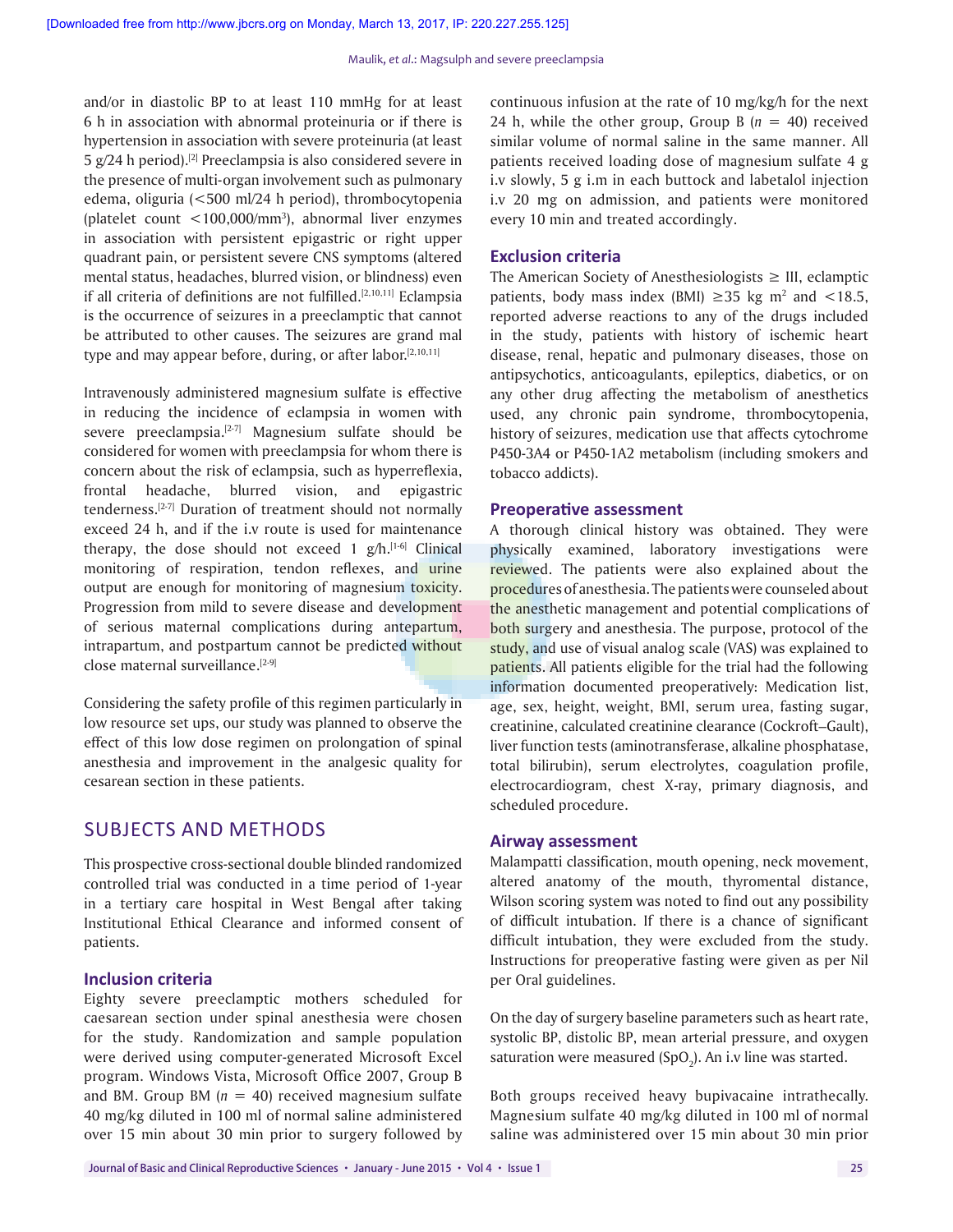to surgery followed by continuous infusion at the rate of 10 mg/kg/h for the next 24 h while the other group received similar volume of normal saline in the same manner. The drugs were prepared by anesthesiologists totally ignorant about the study, and observations were made by another group of anesthesiologists and obstetricians who were unaware of the type of drug received by each patient.

Spinal anesthesia was performed through the L3-L4 or L4-L5 interspace in the lateral decubitus position. After dural puncture with a 27 G spinocan needle (Braun, India), hyperbaric bupivacaine 0.5% solution was injected intrathecally. Intraoperatively, patients were monitored for hemodynamic perturbations, respiratory rate, urine output, Apgar score, uterine tonicity, and any other adverse effects. Postoperatively, duration of analgesia, number of rescue analgesics, signs of any magnesium toxicity, and incidence of postpartum eclampsia in the first 24 h were recorded.

Pain at rest (i.e. with patient not carrying any activity) was evaluated using the 0-10 cm VAS (0 – No pain at all to 10 – Worst pain imaginable) at emergence from anesthesia and 2, 4, 6, 12, and 24 h after surgery. During first 4 h, the patients were in the recovery room, and rescue analgesia was provided at VAS  $> 3$  in the form of diclofenac sodium 75 mg i.m. Sedation was monitored using a four‑point rating scale (1 – patient fully awake, 2 – patient somnolent, but responds to verbal commands, 3 – patient somnolent, but responds to tactile stimulation,  $4$  – patient asleep, but responds to pain). Thereafter, the patients were sent to ward and diclofenac sodium 75 mg intramuscularly was given on demand. The timing and dosage of rescue analgesic and total consumption of diclofenac sodium during first 24 h after operation was noted. Postoperative nausea and vomiting were reported by obstetricians and nursing personnel. Data were analyzed using SPSS version 16. (SPSS Inc. Released 2007. SPSS for Windows, Version 16.0. Chicago, SPSS Inc.) *P* <0.01\*\* was considered as highly significant and  $\langle 0.05**$  as significant. Unpaired *t*‑test was used to analyze numerical data [Tables 1‑4] and Chi‑square test to analyze categorical data (vomiting and shivering).

### RESULTS

The demographic profiles, baseline hemodynamic parameters, duration of surgery of patients in two groups were comparable. Postoperatively, time required for first analgesic dose was significantly more in Group BM 270 (35.1) min than Group B 223 (31.4) min [Table 1 and Figure 1]. There was a significant decrease in total rescue analgesic requirement in Group BM 2.5 (0.4) compared to Group B 3.6 (0.4) [Table 1

#### **Table 1: Time interval of first analgesic requirement and total rescue analgesic requirement**

| Parameter                                                      | Mean (SD)       |                | Р           |
|----------------------------------------------------------------|-----------------|----------------|-------------|
|                                                                | <b>Group BM</b> | <b>Group B</b> |             |
| Postoperative first requested<br>analgesic dose required (min) | 270(35.1)       | 223.6(31.40)   | $<0.001***$ |
| Total analgesic requirement<br>postoperatively (g)             | 2.5(0.4)        | 3.6(0.4)       | $50.001$ ** |

\*\**P*<0.01 (highly significant). SD – Standard deviation

| Table 2: Sedation scores of patients in the recovery room                         |                 |                |              |
|-----------------------------------------------------------------------------------|-----------------|----------------|--------------|
| <b>Mean</b> <sup>t</sup> SD<br>Parameter                                          |                 |                |              |
|                                                                                   | <b>Group BM</b> | <b>Group B</b> |              |
| Sedation score in the recovery room<br>immediately after transferring the patient | 2.7(0.9)        | 1.4(0.5)       | $< 0.001$ ** |
| Sedation score in recovery room 2 h after<br>shifting the patient                 | 2.6(0.98)       | 1.3(0.5)       | $0.001$ **   |
| Sedation score in the recovery room 4 h<br>after shifting the patient             | 1.1(0.6)        | 1.2(0.4)       | $<0.001**$   |

\*\**P*<0.01 (highly significant). SD – Standard deviation

| Table 3: Assessment of pain in postoperative period (VAS) |                 |                |              |
|-----------------------------------------------------------|-----------------|----------------|--------------|
| Parameter                                                 | Mean (SD)       |                | P            |
|                                                           | <b>Group BM</b> | <b>Group B</b> |              |
| 2 h after surgery                                         | 1.2(0.7)        | 1.7(0.9)       | $< 0.001$ ** |
| 4 h after surgery                                         | 1.3(0.8)        | 1.9(0.4)       | $< 0.001$ ** |
| 8 h after surgery                                         | 2.7(1.3)        | 3.5(1.3)       | $<0.001$ **  |
| 16 h after surgery                                        | 1.4(0.7)        | 2(0.7)         | $<0.001***$  |
| 24 h after surgery                                        | 0.7(0.6)        | 1.3(0.4)       | $<0.001***$  |

\*P<0.01 (highly significant). SD - Standard deviation; VAS - Visual analog scale

|                   | Table 4: MAP 30 min and 60 min following administration of |  |
|-------------------|------------------------------------------------------------|--|
| spinal anesthesia |                                                            |  |

| Parameter                                              | Mean (SD)             |                        |                      |
|--------------------------------------------------------|-----------------------|------------------------|----------------------|
|                                                        | <b>Group BM</b>       | <b>Group B</b>         |                      |
| MAP (30 min after spinal)<br>MAP (60 min after spinal) | 80.7(8)<br>98.1(2.20) | 95.3(4.3)<br>98.8(1.8) | $< 0.001$ **<br>0.04 |

\*\**P*<0.01 (highly significant). MAP – Mean arterial pressure; SD – Standard deviations

and Figure 2]. Patients in Group BM were significantly more sedated as compared to Group B patients [Table 2 and Figure 3]. At different time intervals, patients in Group BM had significant less pain than Group B when compared on VAS [Table 3]. None of the patients demonstrated bradycardia, hypotensive episodes, hypoxia, or hypoventilation in the postoperative period in the recovery room. Intraoperatively, Group BM had significant hypotension as compared to Group B [Table 4]; but readily correctable with vasopressors. There was no significant respiratory depression, Apgar score was comparable, and uterine tonicity as reported by obstetricians, who were blind to the study drug used, was adequate in both the groups. Incidence of postpartum eclampsia in study group (one patient) was less than the control group (four patients). In group BM, three patients had shivering, 4 had postoperative nausea and vomiting, and in Group B, eight patients had shivering and 9 had postoperative nausea vomiting and the difference between the groups was not significant.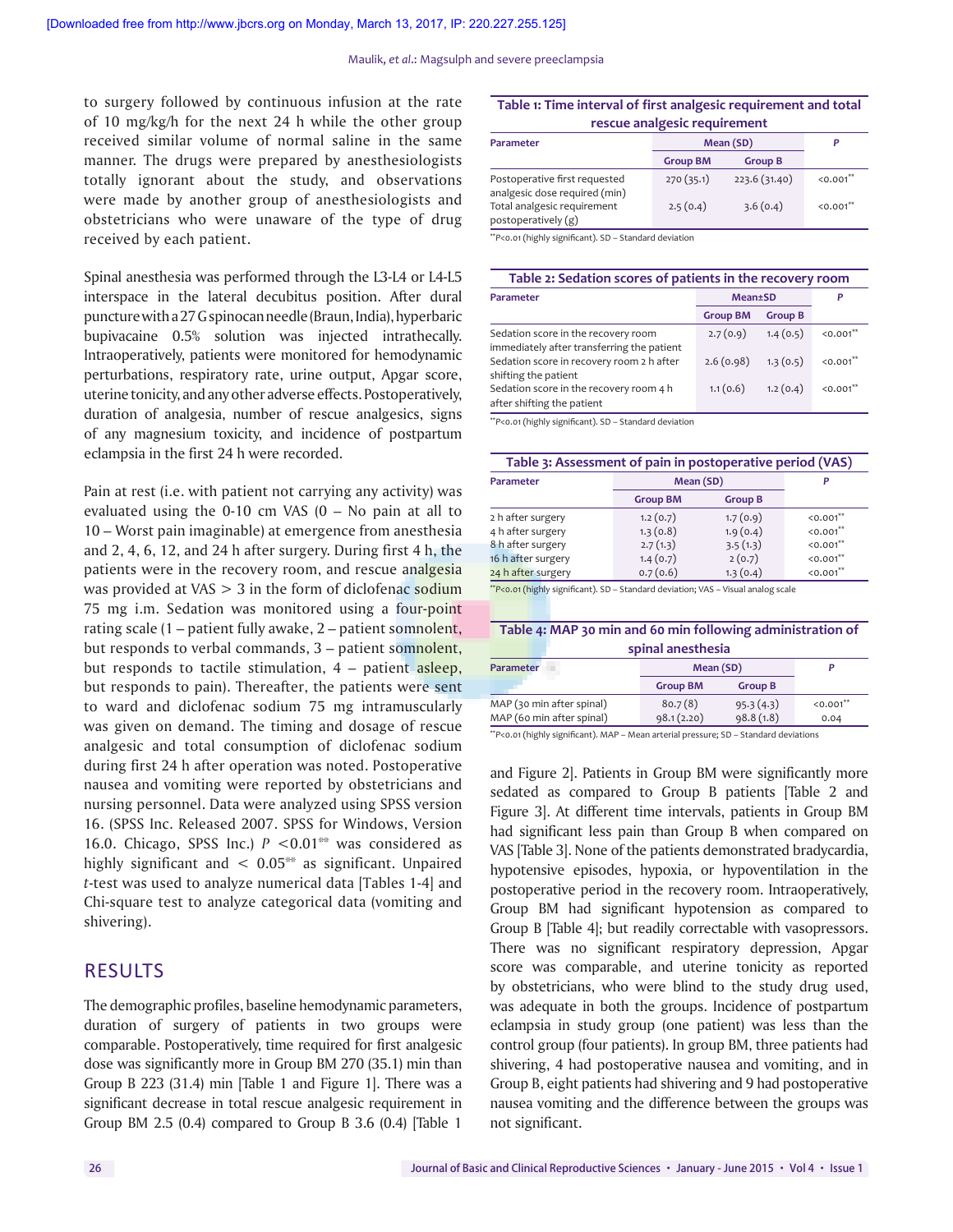Maulik, *et al*.: Magsulph and severe preeclampsia



**Figure 1:** Time interval of first analgesic requirement



**Figure 2:** Total rescue analgesic requirement



**Figure 3:** Sedation score

# **DISCUSSION**

Our study has shown that infusion of magnesium sulfate given before induction of anesthesia followed by low dose infusion per‑operatively is associated with less postoperative pain in severe preeclamptic patients undergoing cesarean section under spinal anesthesia. Patients in Group BM were significantly more sedated as compared to Group B patients. At different time, intervals patients in Group BM had significant less pain than Group B when compared on VAS. None of the patients demonstrated bradycardia, hypotensive episodes, hypoxia, or hypoventilation in the postoperative period in the recovery room. Intraoperatively, Group BM had significant hypotension as compared to Group B.

Lee *et al.* in 2012<sup>[12]</sup> enrolled 66 patients undergoing arthroscopic rotator cuff repair. Interscalene nerve block was performed with 0.5% bupivacaine 20 mL with epinephrine (1:200,000) plus either 10% magnesium sulfate 2 mL (magnesium group) or normal saline 2 mL (saline group). The duration of analgesia was longer in the magnesium group than in the saline group. The onset times and durations of sensory and motor blocks were not significantly different between the two groups. They concluded that the addition of magnesium sulfate to a bupivacaine‑epinephrine mixture for interscalene nerve block prolongs the duration of analgesia and reduces postoperative pain.

A study was undertaken by Kiran *et al*. in 2011[1] to study efficacy of a single dose of i.v magnesium sulfate to reduce postoperative pain in patients undergoing inguinal surgery. The patients of magnesium sulfate group (Group‑I) received magnesium sulfate 50 mg/kg in 250 ml of isotonic sodium chloride solution i.v whereas patients in the control group (Group‑II) received same volume of isotonic sodium chloride over 30 min preoperatively. Pain in the postoperative period was significantly lower in magnesium sulfate group in comparison to control group at emergence from anesthesia and 2, 4, 6, 12 and 24 h postoperatively.

The studies by Lee *et al*.<sup>[12]</sup> and Kiran *et al*.<sup>[1]</sup> are not exactly the same scenario as this current study but our study also demonstrated less requirement of analgesics in patients receiving i.v magnesium sulfate as it prolongs the duration of analgesia and reduces postoperative pain.

Hwang *et al.* in 2010<sup>[13]</sup> conducted a study on 40 patients undergoing total hip replacement arthroplasty under spinal anesthesia. After the induction of spinal anesthesia, the magnesium group (Group M) received magnesium sulfate by continuous i.v infusion until the end of surgery. The saline group (Group S) received the same volume of isotonic saline over the same period. After surgery, a patient-controlled analgesia (PCA) device containing morphine and ketorolac was provided for the patients. Postoperative pain scores, PCA consumption, and the incidences of shivering, postoperative nausea, and vomiting were evaluated immediately after surgery and at 30 min, 4, 24, and 48 h after surgery. Serum magnesium concentrations were checked before the induction of anesthesia, immediately after surgery, and at 1 and 24 h after surgery. Postoperative pain scores were significantly lower in Group M at 4, 24, and 48 h after surgery. Cumulative postoperative PCA consumptions were also significantly lower in Group M at 4, 24, and 48 h after surgery. Postoperative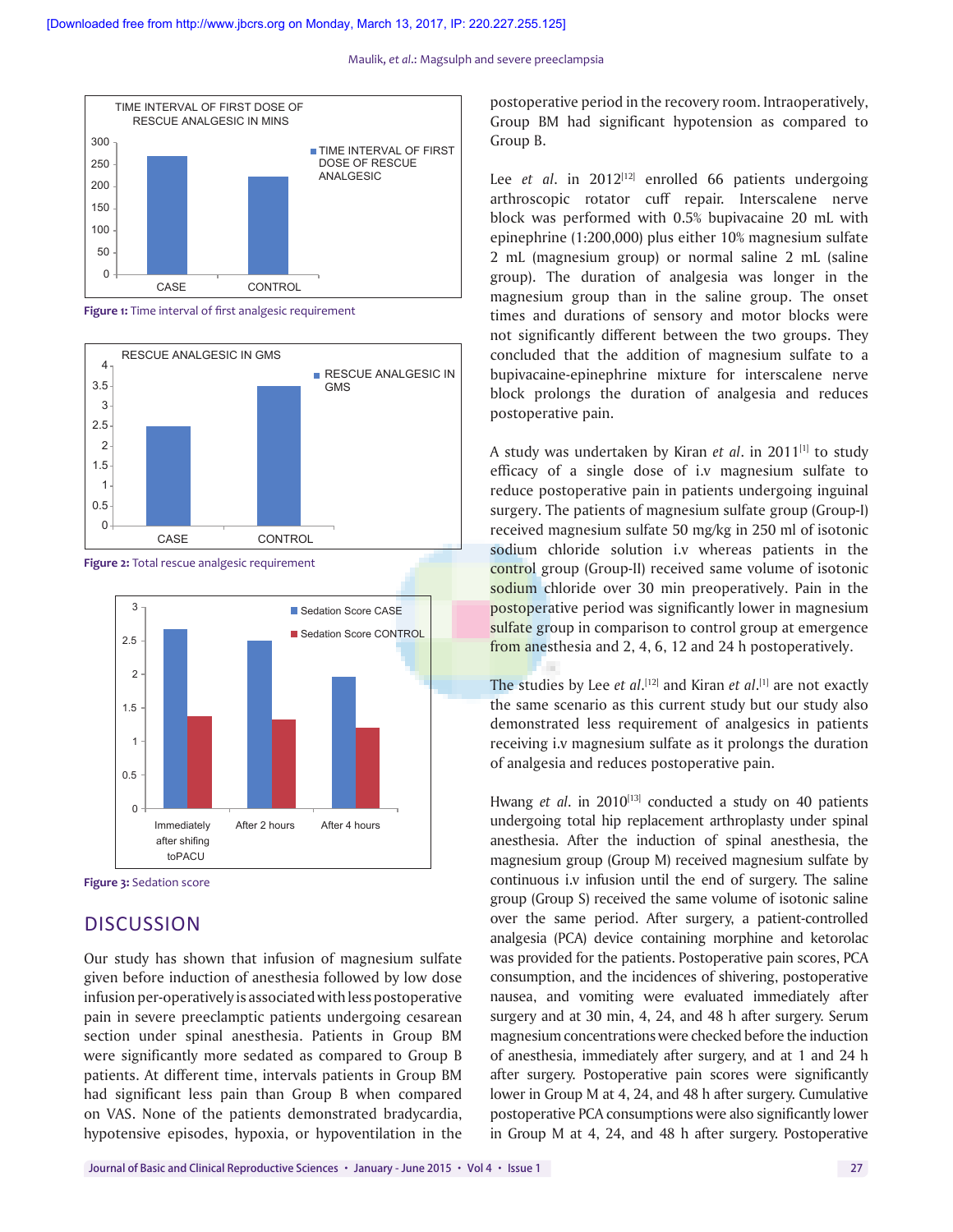magnesium concentrations were higher in Group M, but no side-effects associated with hypermagnesemia were observed. Hemodynamic variables and the incidences of shivering, nausea, and vomiting were similar in the two groups.

They concluded that i.v magnesium sulfate administration during spinal anesthesia improved postoperative analgesia. The results of these studies are comparable with the present study.

Magnesium may induce hypotension directly by vasodilatation as well as indirectly by sympathetic blockade and inhibition of catecholamine release. We did observe hypotensive episodes in our patients who were readily managed with treated with vasopressors. Zarauza *et al.* in 2000<sup>[10]</sup> and Tramèr and Glynn in  $2007^{[11]}$  observed similar hypotensive episodes following use of magnesium sulfate as supplementary analgesic. While Kiran *et al*. [1] observed transient fall in BP at induction in both groups which they attributed to use of propofol as an induction agent. They did not observe any hypotensive episode during the operative period. They used magnesium sulfate only as single bolus dose whereas most of the studies and our study used magnesium sulfate as subsequent infusion also in addition to initial single bolus.

A study was conducted by Elgebaly *et al*. in 2011[14] on 105 patients randomly allocated to one of the three groups; the control Group B received spinal anesthesia with 10 mg of 0.5% heavy bupivacaine, the test Group FB received spinal anesthesia with 10 mg of 0.5% heavy bupivacaine plus  $25 \mu g$ of preservative‑free fentanyl and the test Group MB received spinal anesthesia with 10mg of 0.5% heavy bupivacaine along with i.v magnesium sulfate. The time required for the first postoperative analgesic requirement was significantly more in Groups FB and MB, as compared to the control group. Perioperative sedation was significantly higher in Group FB as compared to Group B and Group MB. Nine patients in Group FB had postoperative nausea and vomiting, whereas, none of the patients in the control group and the difference too was statistically significant. We also noticed decreased incidence of postoperative nausea and vomiting in patients receiving magnesium sulfate.

# **CONCLUSION**

Preoperative i.v magnesium sulfate, in severe preeclampsia not only, reduces the probability of developing peripartum eclampsia, but also significantly prolongs the duration of analgesia and reduces postoperative analgesic consumption without any significant side effects.

# **REFERENCES**

- 1. Kiran S, Gupta R, Verma D. Evaluation of a single‑dose of intravenous magnesium sulphate for prevention of postoperative pain after inguinal surgery. Indian J Anaesth 2011;55:31‑5.
- 2. Tannirandorn Y. Is magnesium sulfate for prevention or only therapeutic in preeclampsia? J Med Assoc Thai 2005;88:1003-10.
- 3. Greene MF. Magnesium sulfate for preeclampsia. N Engl J Med 2003;348:275‑6.
- 4. Regmi MC, Aggrawal A, Pradhan T, Rijal P, Subedi A, Uprety D. Loading dose versus standard regimen of magnesium sulphate in eclampsia – a randomized trial. Nepal Med Coll J 2010;12:244‑7.
- 5. Preedatham K, Tansupswatdikul P. Serum magnesium level in severe preeclampsia and eclampsia undergoing magnesium sulfate therapy at Chonburi Hospital. Thai J Obstet Gynaecol 2009;17:190‑5.
- 6. Altman D, Carroli G, Duley L, Farrell B, Moodley J, Neilson J, *et al.* Do women with pre‑eclampsia, and their babies, benefit from magnesium sulphate? The Magpie Trial: A randomised placebo‑controlled trial. Lancet 2002;359:1877‑90.
- 7. Belfort MA, Anthony J, Saade GR, Allen JC Jr, Nimodipine Study Group. A comparison of magnesium sulfate and nimodipine for the prevention of eclampsia. N Engl J Med 2003;348:304‑11.
- 8. Crowther CA, Hiller JE, Doyle LW. Magnesium sulfate for preventing preterm birth in threatened preterm labour (Cochrane review). In: The Cochrane Library. Chichester, UK: John Wiley and Sons, Ltd.; 2004.
- 9. Crowther CA, Hiller JE, Doyle LW, Haslam RR, Australasian Collaborative Trial of Magnesium Sulphate (ACTOMg SO4) Collaborative Group. **Effect** of magnesium sulfate given for neuroprotection before preterm birth: A randomized controlled trial. JAMA 2003;290:2669‑76.
- 10. Zarauza R, Sáez‑Fernández AN, Iribarren MJ, Carrascosa F, Adame M, Fidalgo I, *et al.* A comparative study with oral nifedipine, intravenous nimodipine, and magnesium sulfate in postoperative analgesia. Anesth Analg 2000;91:938‑43.
- 11. Tramèr MR, Glynn CJ. An evaluation of a single dose of magnesium to supplement analgesia after ambulatory surgery: Randomized controlled trial. Anesth Analg 2007;104:1374‑9.
- 12. Lee AR, Yi HW, Chung IS, Ko JS, Ahn HJ, Gwak MS, *et al.* Magnesium added to bupivacaine prolongs the duration of analgesia after interscalene nerve block. Can J Anaesth 2012;59:21‑7.
- 13. Hwang JY, Na HS, Jeon YT, Ro YJ, Kim CS, Do SH. I.V. infusion of magnesium sulphate during spinal anaesthesia improves postoperative analgesia. Br J Anaesth 2010;104:89-93.
- 14. Elgebaly AS, Eldabaa AA, Abd ELhafez AA, Abdalla MM. Comparison of the analgesic effects of intravenous magnesium sulfate infusion versus intrathecal fentanyl in patients with severe pre‑eclampsia undergoing caesarean section. J Obstet Anaesth Crit Care 2011;1:21‑5.

**How to cite this article:** Maulik SG, Chaudhuri A, Mallick S, Ghosh AK, Saha D, Bisui B. Role of magnesium sulfate in prolonging the analgesic effect of spinal bupivacaine for cesarean section in severe preeclamptics. J Basic Clin Reprod Sci 2015;4:24-8. **Source of Support:** Nil, **Conflict of Interest:** None declared